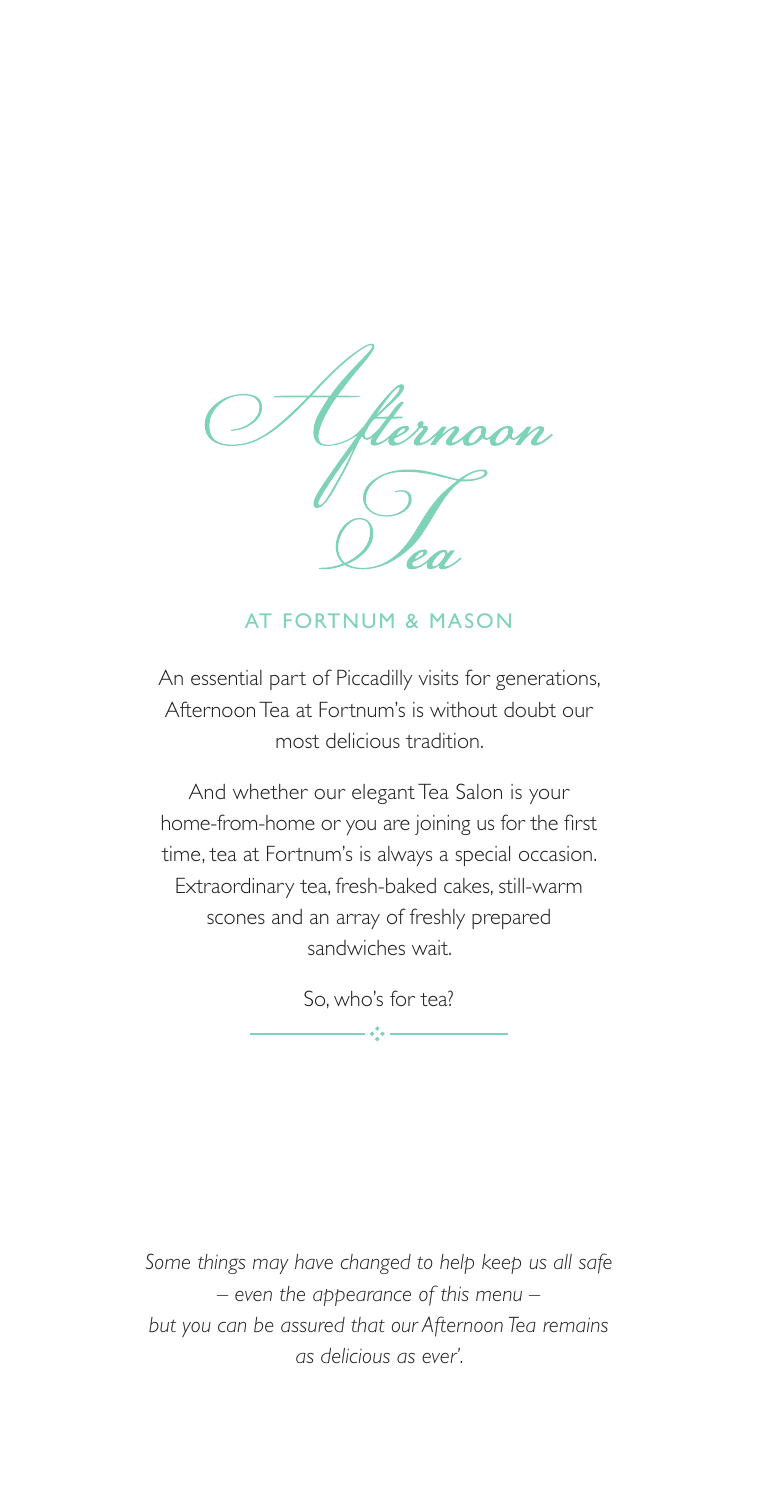

The best way ever invented to while away an afternoon, Fortnum's has been serving up this most deliciously British of occasions since the 19th century. Oh, and for all those curious or unsure: it's scone like gone, not scone like stone.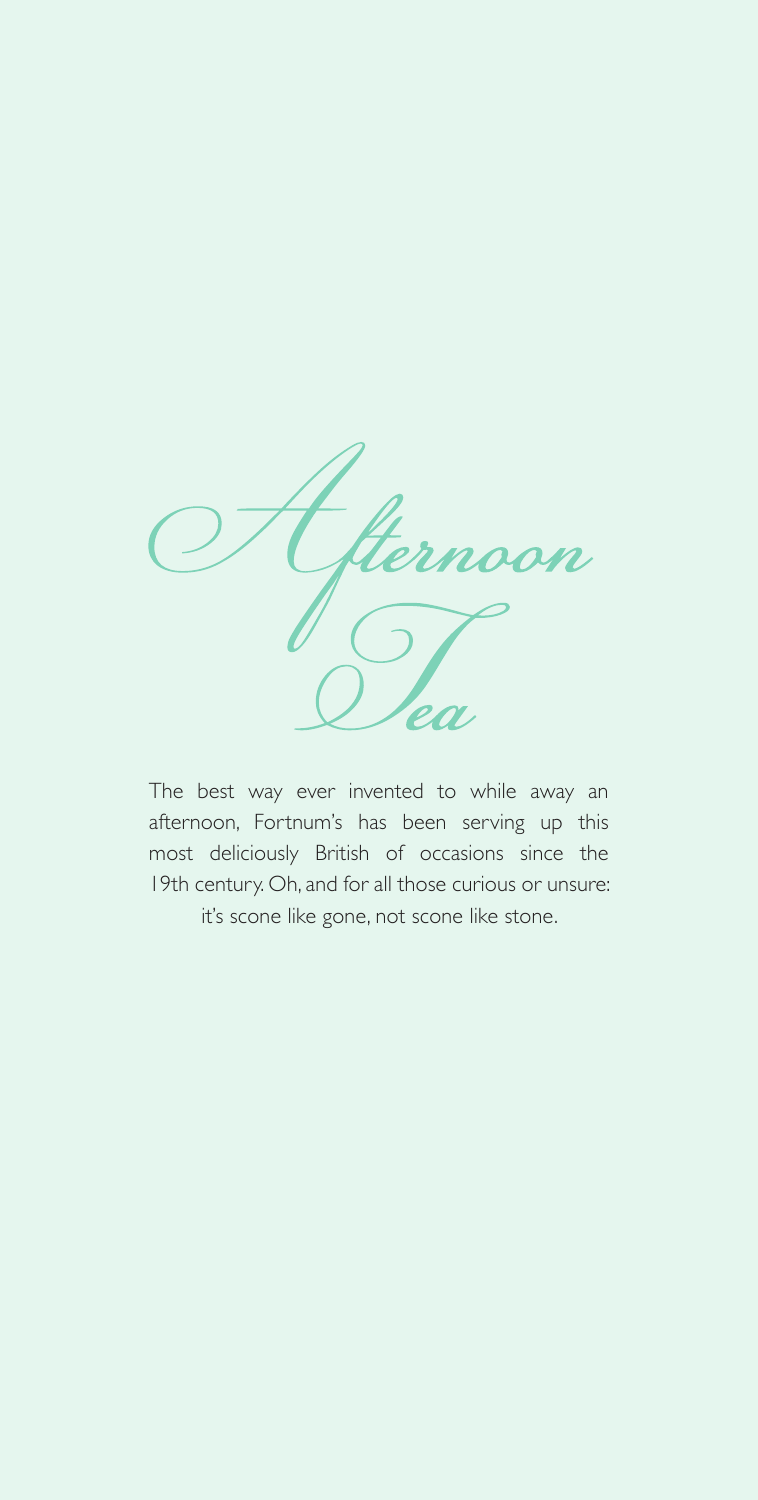## FINGER SANDWICHES

Norfolk Cured Ham with English Mustard Cucumber with Mint Cream Cheese Rare Breed Hen's Egg Mayonnaise with Cress Fortnum's Smoked Salmon with Tartare Sauce Coronation Chicken

## **SCONES**

Plain & Fruit Scones Presented with Clotted Cream, Fortnum & Mason Strawberry Preserve & Lemon Curd

# AFTERNOON TEA CAKES

Selection of individual Pâtisseries

Served with a Pot of Fortnum's Tea £60.00 per person

— Add a Glass of Fortnum's Blanc de Blancs, Hostomme N.V from £14.75

> — Children's Afternoon Tea £30.00 per child

 $\sqrt{2}$ 

Fresh homemade Lemonade £10.50 per jug



Fortnum's Countess Grey Iced Tea £13.50 per jug

Our products are made in an environment where allergens are present, resulting in a risk of cross<br>contamination. For more information about a specific allergen, please speak to a member of staff. All prices<br>include value a restaurant bills. All prices include Value Added Tax at the prevailing rate. 05/2018.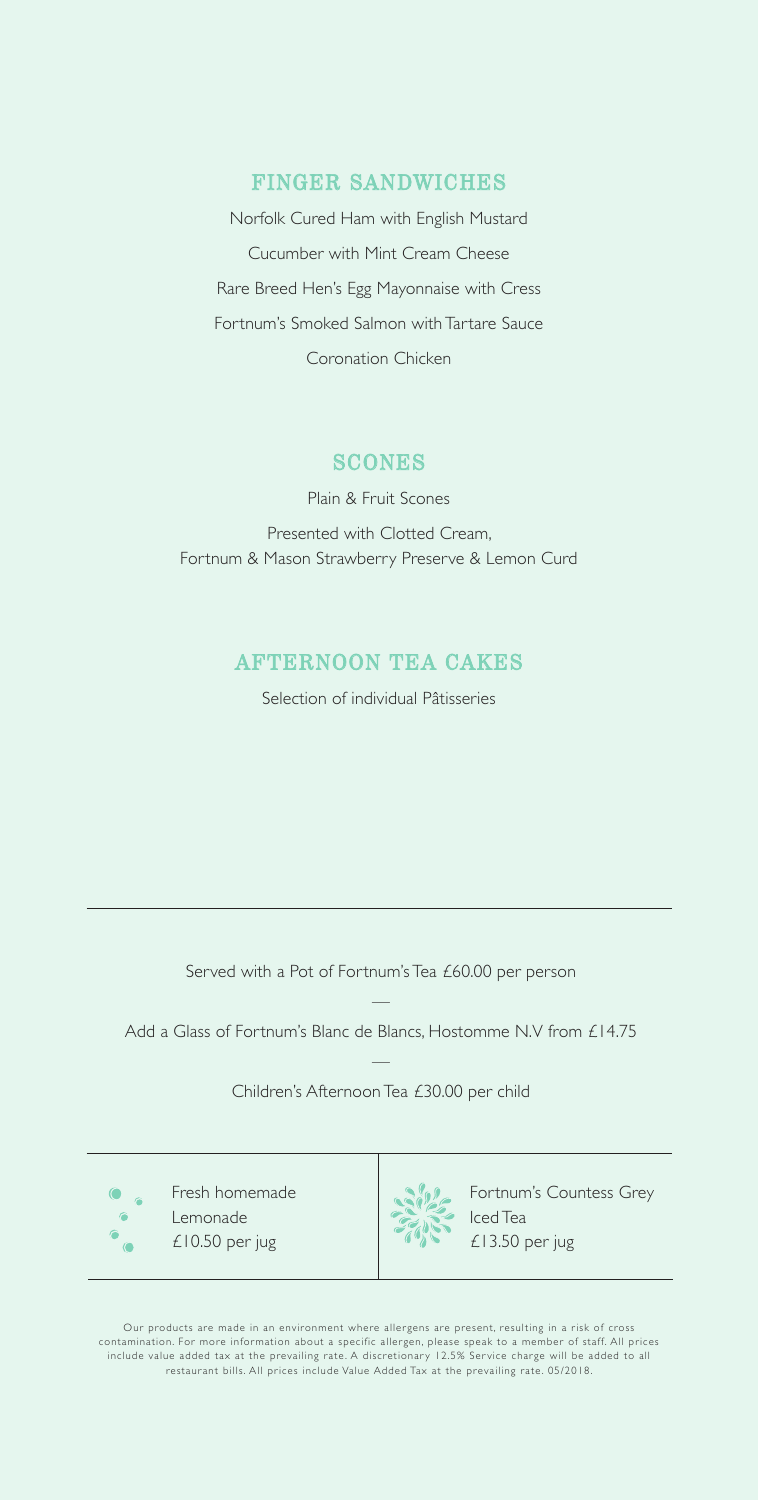

Our version of the famous Coronation Chicken sandwich is a little twist on chef Rosemary Hume's original 1953 recipe - the nuts are gone, but the plump raisins, sweet mango chutney and fresh coriander remain in all their glory. Long live this most extraordinary of sandwiches.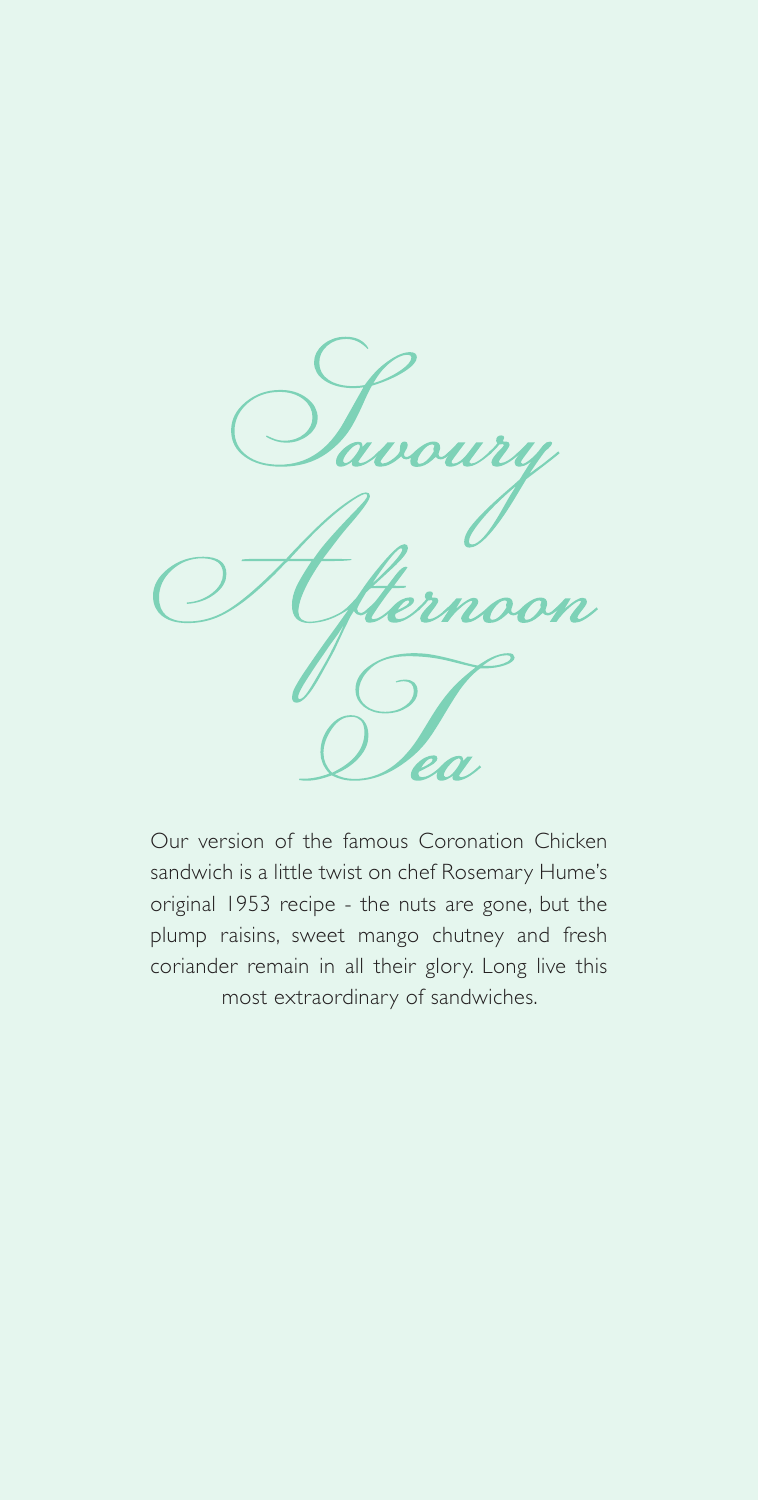## FINGER SANDWICHES

Norfolk Cured Ham with English Mustard Cucumber with Mint Cream Cheese Rare Breed Hen's Egg Mayonnaise with Cress Fortnum's Smoked Salmon with Tartare Sauce Coronation Chicken

## SAVOURY SCONES

Pea & Mint Scone with Smoked Salmon Cream Cheese Scone Lorraine with Fortnum's Mustard Butter

## AFTERNOON TEA SAVOURIES

Deviled Eggs with Caviar Apple & Pork Sausage Roll Duck Mousse with Rhubarb Glaze Wild Mushroom & Truffle Pâté Rabbit Ballotine with Pickled Carrot

Served with a Pot of Fortnum's Tea £60.00 per person

— Add a Glass of Fortnum's Blanc de Blancs, Hostomme N.V from £14.75

 $\bullet$  $\overline{C}$ 

Fresh homemade Lemonade £10.50 per jug



Fortnum's Countess Grey Iced Tea £13.50 per jug

Our products are made in an environment where allergens are present, resulting in a risk of cross<br>contamination. For more information about a specific allergen, please speak to a member of staff. All prices<br>include value a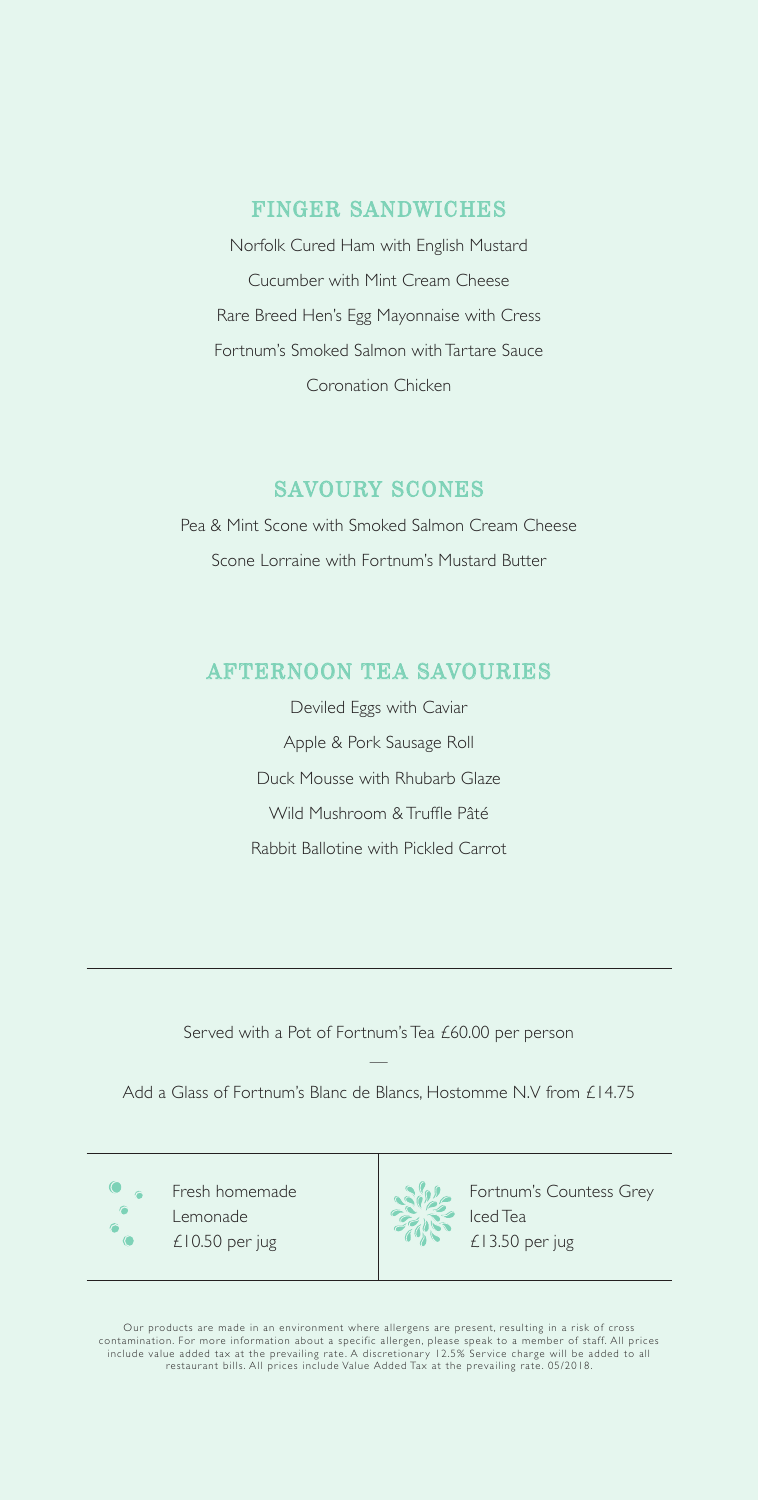

Invented by Fortnum's in 1738, our Scotch Egg's fame has grown and grown in the centuries since. Originally created for hungry travellers making their annual summer trip from London to the British countryside, it's an oozing, moreish delight – and still the best company on journeys long and short.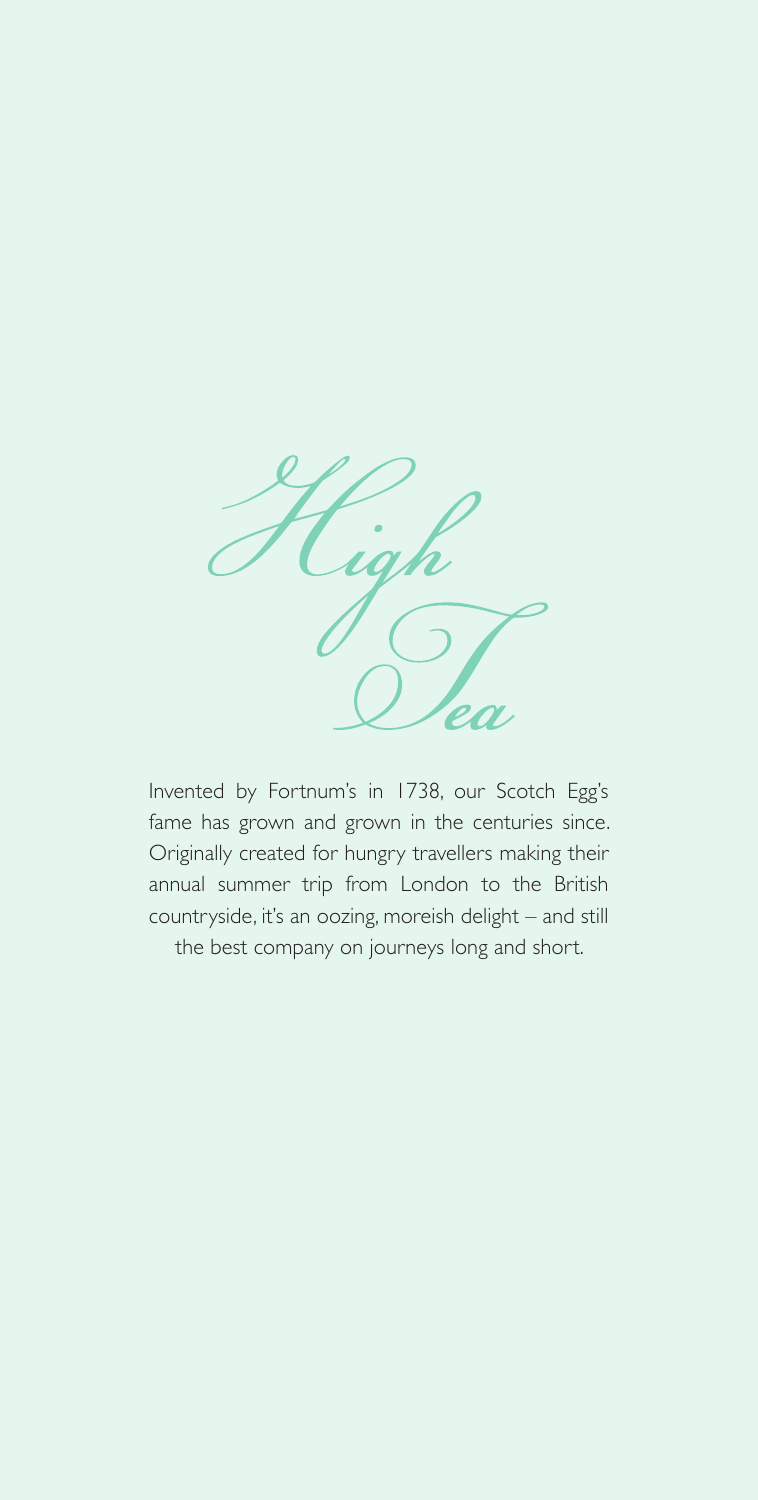# A CHOICE OF:

Welsh Rarebit with Oven Dried Tomato & Caramelised Shallot Lobster Omelette Victoria & Truffle Twice baked Cheese Soufflé Classic Scotch Egg with Piccalilli Glenarm Beef Wellington with Fortnum's Horseradish Eggs Royale or Benedict or Florentine

# **SCONES**

Plain & Fruit Scones Presented with Clotted Cream, Fortnum & Mason Strawberry Preserve & Lemon Curd

# AFTERNOON TEA CAKES

Selection of individual Pâtisseries

Served with a Pot of Fortnum's Tea £62.00 per person

— Add a Glass of Fortnum's Blanc de Blancs, Hostomme N.V from £14.75

 $\bullet$ 

Fresh homemade Lemonade £10.50 per jug



Fortnum's Countess Grey Iced Tea £13.50 per jug

Our products are made in an environment where allergens are present, resulting in a risk of cross<br>contamination. For more information about a specific allergen, please speak to a member of staff. All prices<br>include value a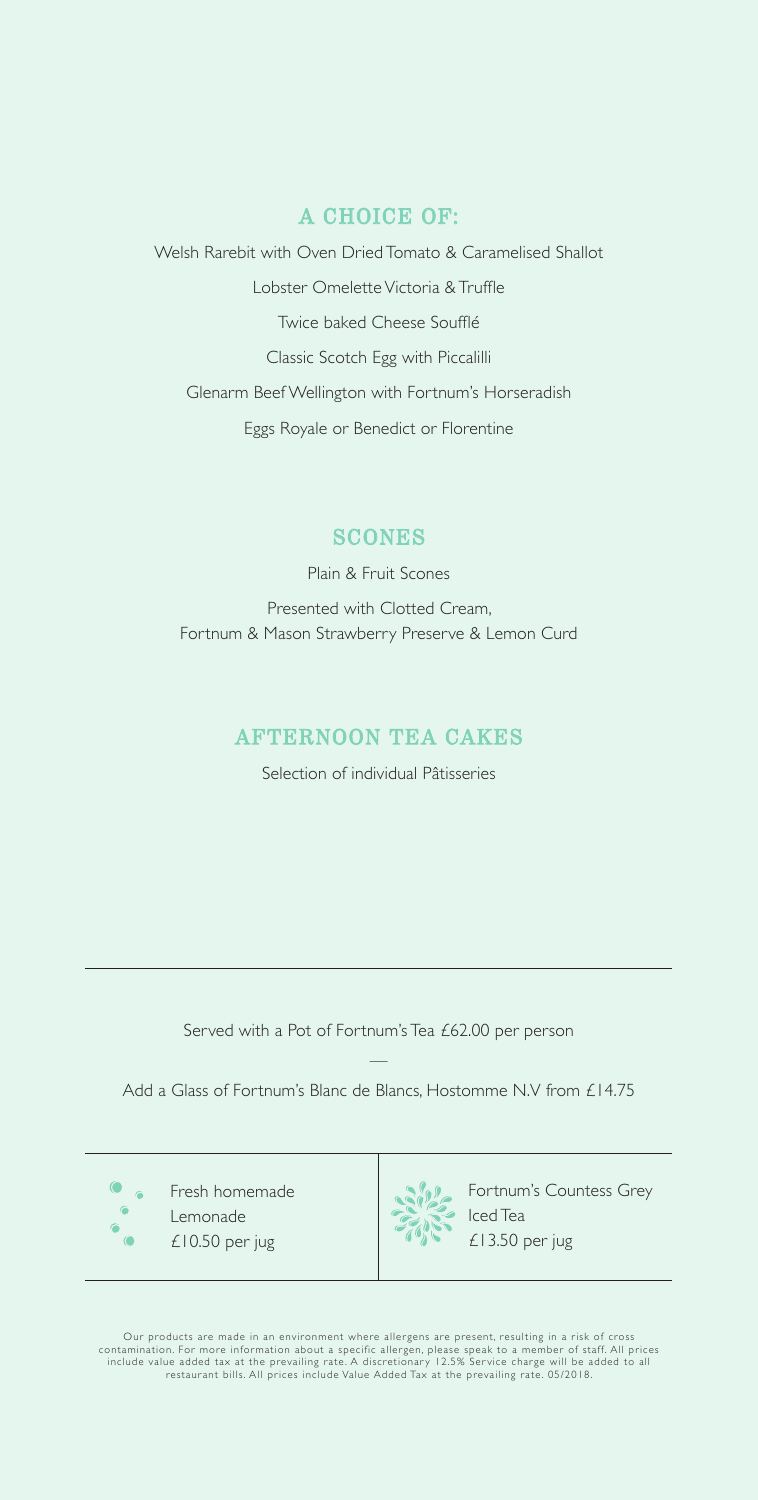

Among the more festive creations on our famous cake carriage, you just might spot a slice of Battenberg. A long-time Fortnum's favourite, we have been serving it with our Afternoon Tea since 1926. Not just a delicious cake, but a very historic one too.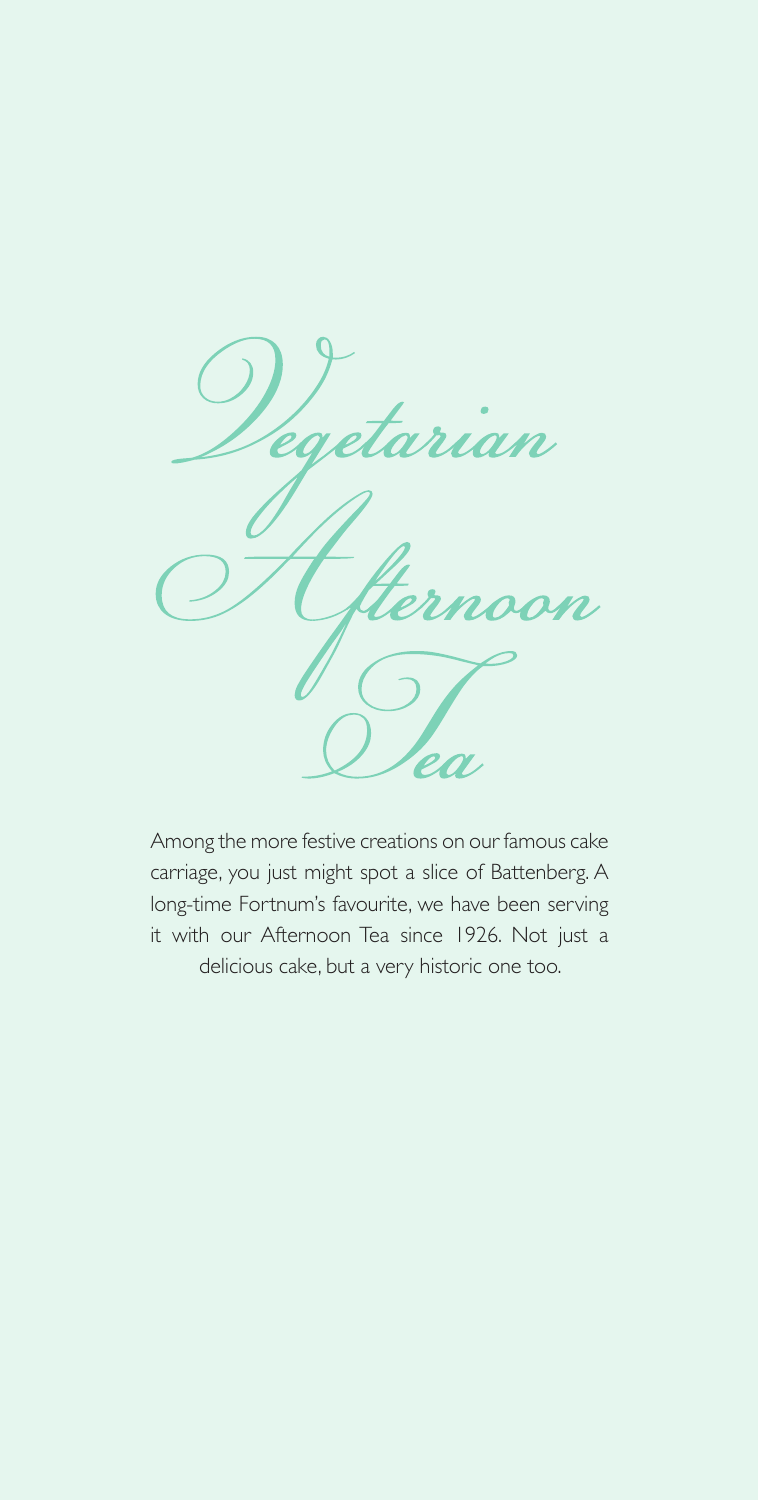## FINGER SANDWICHES

Glazed Portobello Mushrooms with Truffle Apple & Celeriac Remoulade with Watercress Cucumber with Mint Cream Cheese Grilled Aubergine with Kale Hummus Kohlrabi & Beetroot Slaw

#### **SCONES**

Plain & Fruit Scones Presented with Clotted Cream, Fortnum & Mason Strawberry Preserve & Lemon Curd

# AFTERNOON TEA CAKES

Selection of individual Pâtisseries

Served with a Pot of Fortnum's Tea £60.00 per person

— Add a Glass of Fortnum's Blanc de Blancs, Hostomme N.V from £14.75

 $\bigcap$  $\bullet$ 

Fresh homemade Lemonade £10.50 per jug



Fortnum's Countess Grey Iced Tea £13.50 per jug

Our products are made in an environment where allergens are present, resulting in a risk of cross contamination. For more information about a specific allergen, please speak to a member of staff. All prices include value added tax at the prevailing rate. A discretionary 12.5% Service charge will be added to all restaurant bills. All prices include Value Added Tax at the prevailing rate. 05/2018.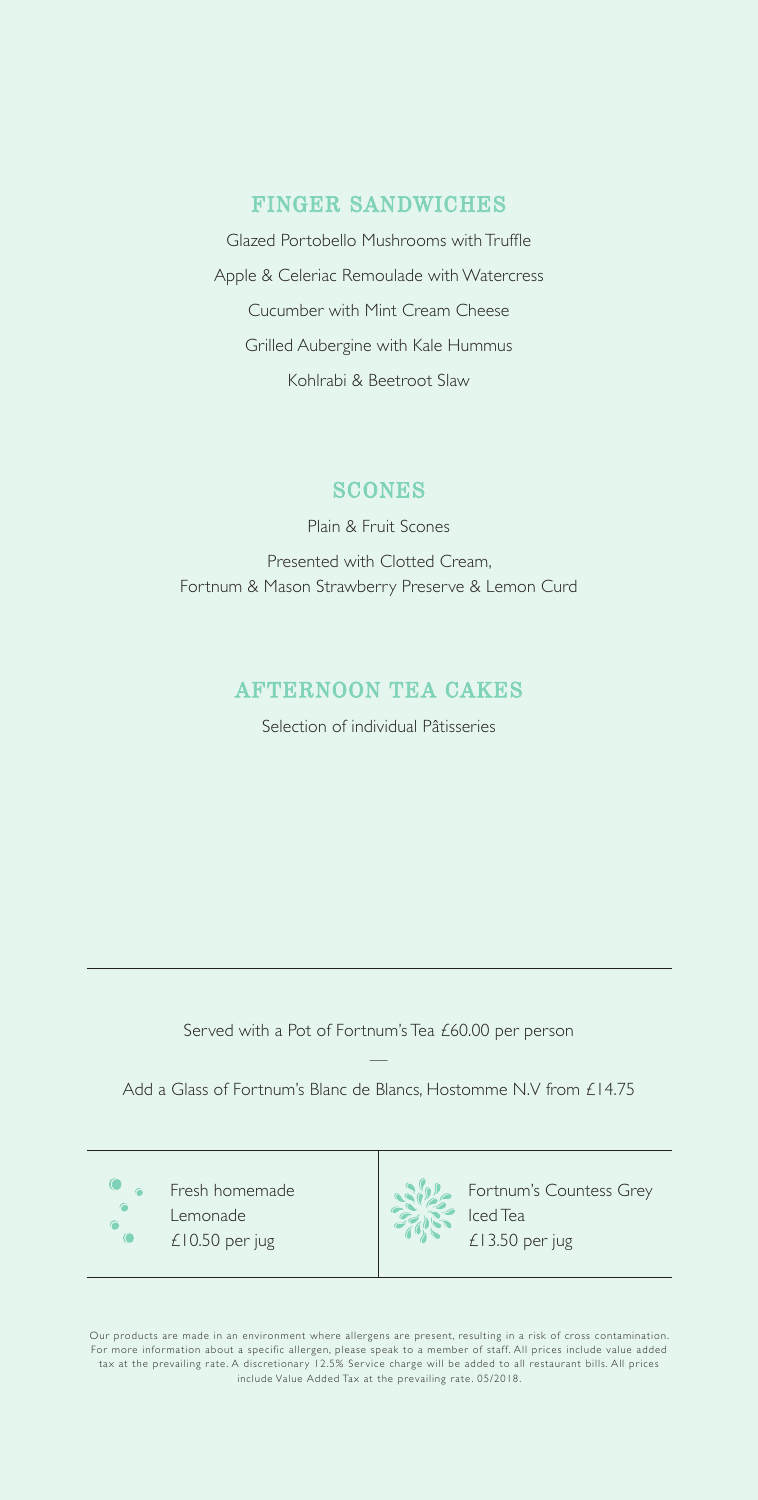# CHAMPAGNE & SPARKLING

 $\sigma_{\rm e}^2 \sigma$  .

|                                                                         | Glass | Half<br>125ml 37.5cl | 7.5c1     | Bottle Magnum<br>1.5L |
|-------------------------------------------------------------------------|-------|----------------------|-----------|-----------------------|
| <b>FORTNUM'S CHAMPAGNE</b>                                              |       |                      |           |                       |
| Blanc de Blancs, Grand Cru, Hostomme N.V                                | 14.75 | 42                   | 75        | 130                   |
| Brut Réserve, Louis Roederer N.V                                        | 14.75 |                      | 75        | 130                   |
| Brut Rosé, Billecart-Salmon N.V                                         | 15.75 | 45                   | 80        | 40                    |
| Brut Vintage, Louis Roederer 2013                                       |       |                      | 90        |                       |
| <b>MAISON RUINART</b>                                                   |       |                      |           |                       |
| R de Ruinart N.V                                                        | 8     | 48                   | 92        |                       |
| Brut Rosé, Ruinart N.V                                                  | 22.50 | 65                   | $ $ $ $ 0 |                       |
| Blanc de Blancs, Ruinart N.V                                            | 23.50 |                      | 115       |                       |
| <b>CUVÉE PRESTIGE</b>                                                   |       |                      |           |                       |
| Dom Pérignon 2009                                                       | 40    |                      | 225       |                       |
| Grande Cuvée, Krug N.V                                                  | 43.50 | 135                  | 250       |                       |
| <b>GRANDE MARQUE</b>                                                    |       |                      |           |                       |
| Brut Réserve, Billecart-Salmon N.V                                      |       |                      | 95        |                       |
| Brut Vintage I er Cru, Veuve Fourny 2013                                |       |                      | $ $ $ $ 0 |                       |
| Rosé Réserve, Charles Heidsieck N.V                                     |       |                      | 125       |                       |
| Brut Vintage, Pol Roger 2012                                            |       |                      | 125       |                       |
| Blanc de Blancs, Perrier-Jouët N.V                                      |       |                      | 40        |                       |
| Blanc de Blanc Vintage, Louis Roederer 2011                             |       |                      | 150       |                       |
| <b>FORTNUM'S SPARKLING TEA</b>                                          |       |                      |           |                       |
| Certified Organic Blend of Eight of<br>our Famous and Rare Brews 0% ABV | 7     |                      | 30        |                       |
| Organic Rosé Sparkling Tea 0% ABV'                                      | 7     |                      | 30        |                       |
| <b>ENGLISH SPARKLING</b>                                                |       |                      |           |                       |
| Fortnum's Brut Sparkling, Camel Valley, Cornwall N.V                    |       | 55                   |           |                       |
| Camel Valley Brut Rose Vintage, Cornwall 2017                           |       |                      | 60        |                       |
| Demi-Sec, Nyetimber, West Sussex N.V                                    |       |                      | 72.50     |                       |
| Classic Cuvée, Nyetimber, West Sussex N.V                               | 14.75 |                      | 75        |                       |
| Blanc de Blancs Vintage, Gusbourne, Kent 2014                           |       |                      | 105       |                       |

Our products are made in an environment where allergens are present, resulting in a risk of cross contamination. For more information about a specific allergen, please speak to a member of staff. All prices include value added tax at the prevailing rate. A discretionary 12.5% Service charge will be added to all restaurant bills. All prices include Value Added Tax at the prevailing rate. 05/2018. Vintages subject to change.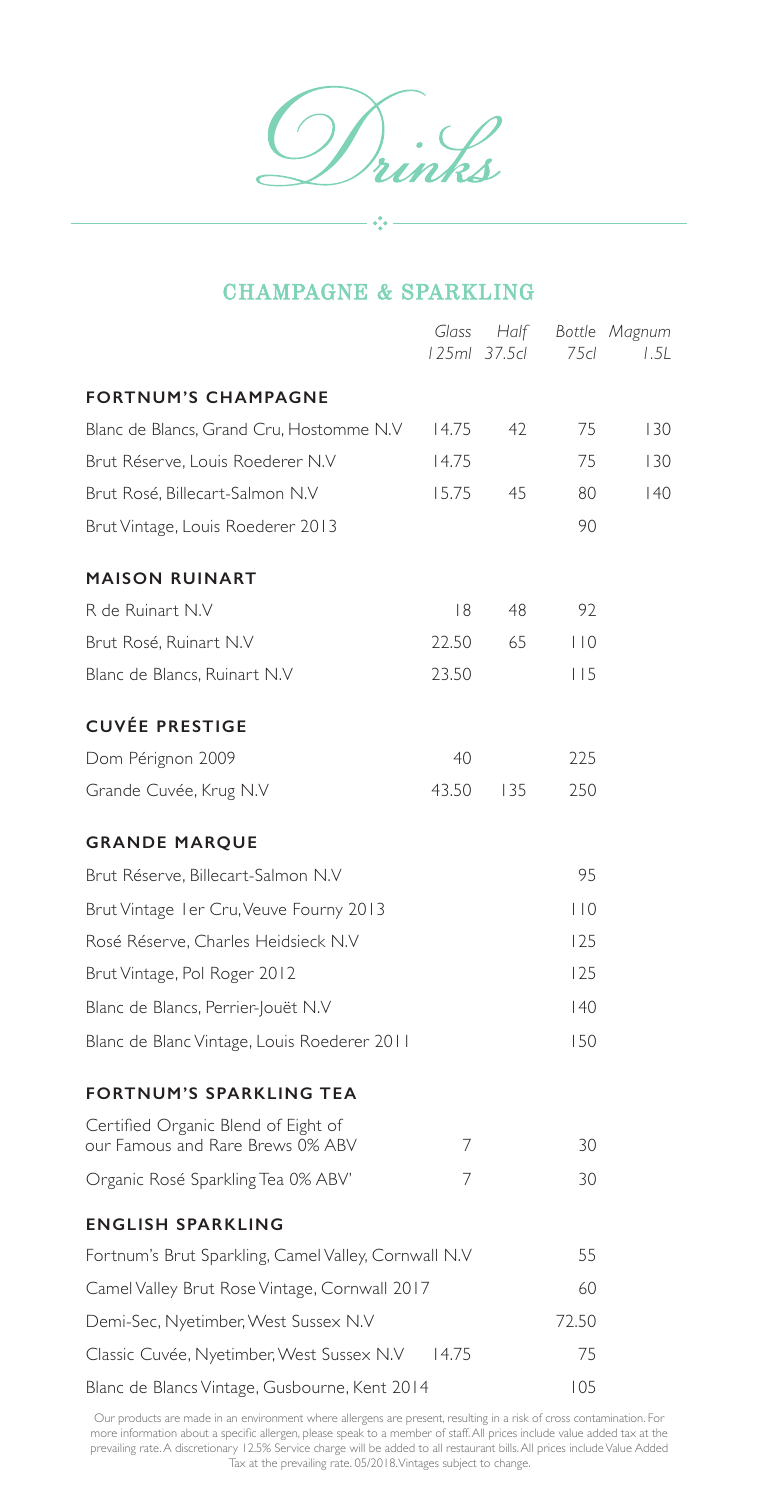$\int_{\mathcal{U}}$ ink

 $-\frac{1}{2}$ 

# WINES

|                                                                                    | Glass<br>175ml            | <b>Bottle</b><br>75cl |
|------------------------------------------------------------------------------------|---------------------------|-----------------------|
| <b>FORTNUM'S WHITE</b>                                                             |                           |                       |
| Vinho Verde, Adega de Moncao, Portugal 2019                                        | 8                         | 30                    |
| Rheinhessen Dry Riesling, Dr Koehler, Germany 2017                                 | 8.50                      | 32                    |
| Marlborough Sauvignon Blanc, Isabel Estate,<br>New Zealand 2019                    | 11.50                     | 44                    |
| Chablis Ier Cru 'Butteaux' Vieille Vignes,<br>Louis Michel, Bourgogne, France 2017 | 16                        | 62                    |
| <b>FORTNUM'S RED</b>                                                               |                           |                       |
| Beaujolais, Dominique Piron, France 2019                                           | 8                         | 30                    |
| Bourgogne Rouge, Joseph Drouhin, France 2018                                       | $\overline{0}$            | 38                    |
| Chianti Classico, Riecine, Italy 2016                                              | $\perp$                   | 42                    |
| Margaux, BriO de Cantenac Brown, Bordeaux, France 2016                             | 19.25                     | 75                    |
| <b>FORTNUM'S ROSÉ</b>                                                              |                           |                       |
| Sancerre Rosé, Andre Dezat, Loire, France 2019                                     | 10.50                     | 40                    |
|                                                                                    | Glass<br>70 <sub>ml</sub> | <b>Bottle</b><br>50cl |
| <b>FORTNUM'S SWEET WINE</b>                                                        |                           |                       |
| Sauternes, Château Briatte, France 2014                                            | 6.75                      | 32                    |
| Tokaji Azsu 5 Puttunyos, Château Megyer, Hungary 2013                              | 8                         | 40                    |
| <b>FORTNUM'S SHERRY &amp; PORT &amp; MADEIRA</b>                                   |                           |                       |
| Fino Sherry, Bodegas Tradición                                                     | 8                         | 40                    |
| Niepoort, 10 Year Old Tawny Port                                                   | 8.50                      | 42                    |
| <b>COCKTAILS</b>                                                                   |                           |                       |
| G&TEA                                                                              |                           | 12                    |

| Fortnum's London Gin and 0% ABV Sparkling Tea                                                                    |     |
|------------------------------------------------------------------------------------------------------------------|-----|
| Rhubarb and Raspberry Champagne Cocktail<br>Rhubarb, Raspberry & Nettle Tea, Sugar Syrup, Champagne, Lemon Juice | 4   |
| Fortnum's Gin and Double Dutch Pomegranate and Basil Tonic                                                       | I O |

Our products are made in an environment where allergens are present, resulting in a risk of cross contamination. For more information about a specific allergen, please speak to a member of staff. All prices include value added tax at the prevailing rate. A discretionary 12.5% Service charge will be added to all restaurant bills. All prices include Value Added Tax at the prevailing rate. 05/2018. Vintages subject to change.